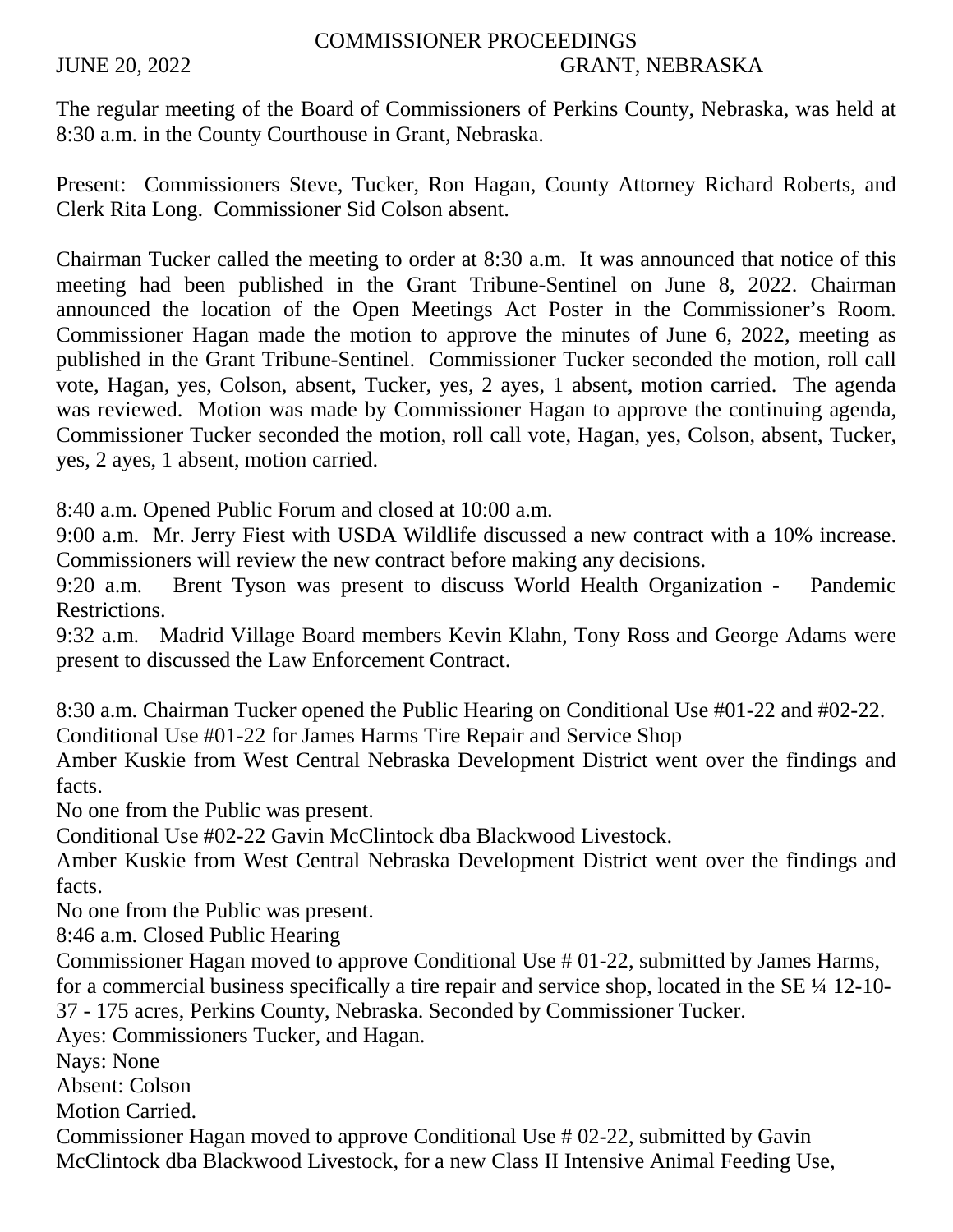Located in NW ¼ of 3-9-35 – 154.29 acres, Perkins County, Nebraska. Seconded by Commissioner Tucker. Ayes: Commissioners Tucker, and Hagan. Nays: None Absent: Colson Motion Carried.

Correspondence: NONE

Unfinished Business:

Commissioner Hagan moved to approve and have Chairman sign the proposal and agreement with Farris Engineering to provide mechanical and engineering support service study of the Perkins County Courthouse for HVAC. Commissioner Tucker seconded the motion, roll call vote, Hagan, yes, Colson, absent, Tucker, yes, 2 ayes, 1 absent, motion carried. New Business:

The fireworks request for Chamber Show will be forwarded to June 27, 2022.

The Board heard reports from Sheriff Jim Brueggeman and Treasurer Julie Sestak.

The Clerk handed out Mike Dolezal's written report.

Commissioner Hagan moved to approve and sign the Law Enforcement Interlocal Agreements with Elsie and Venango. Commissioner Tucker seconded the motion, roll call vote, Hagan, yes, Colson, absent, Tucker, yes, 2 ayes, 1 absent, motion carried.

Commissioner Hagan moved to declare surplus and trade the following weapons.

6/Glock 45's pistols, 6/Glock 19's pistols, 6/Glock 26's pistols, 7/HTAR AR-15 rifles, 1/Remington 870 shotgun. Commissioner Tucker seconded the motion, roll call vote, Hagan, yes, Colson, absent, Tucker, yes, 2 ayes, 1 absent, motion carried.

Julie Sestak requested transfer of funds.

Commissioner Hagan moved adopt Resolution 2022-7 to transfer funds from Local Ambulance Fund to the Ambulance Sinking Fund, Chairman Tucker seconded the motion, roll call vote, Hagan, yes, Colson, absent, 2 ayes, 1 absent, Resolution Adopted.

Commissioner Hagan moved adopt Resolution 2022-8 to transfer funds from Transfer Ambulance Fund to the Ambulance Sinking Fund, Chairman Tucker seconded the motion, roll call vote, Hagan, yes, Colson, absent, 2 ayes, 1 absent, Resolution Adopted.

Commissioner Hagan moved adopt Resolution 2022-9 to transfer funds from Inheritance Tax Fund to the County Fair Fund, Chairman Tucker seconded the motion, roll call vote, Hagan, yes, Colson, absent, 2 ayes, 1 absent, Resolution Adopted.

Commissioner Hagan moved adopt Resolution 2022-10 to transfer funds from 911 Wireless Fund to the 911 Wireless Holding Fund, Chairman Tucker seconded the motion, roll call vote, Hagan, yes, Colson, absent, 2 ayes, 1 absent, Resolution Adopted.

| <b>COUNTY EMPLOYEES SALARIES:</b>          | \$58489.74 |
|--------------------------------------------|------------|
| <b>GENERAL</b>                             |            |
| Adams Bank & Trust - Grant                 | 1576.83    |
| <b>AFLAC</b>                               | 1760.37    |
| <b>Ameritas, Retirement Plans Division</b> | 7830.01    |
| Anderson Ford Lincoln, LLC                 | 40076.00   |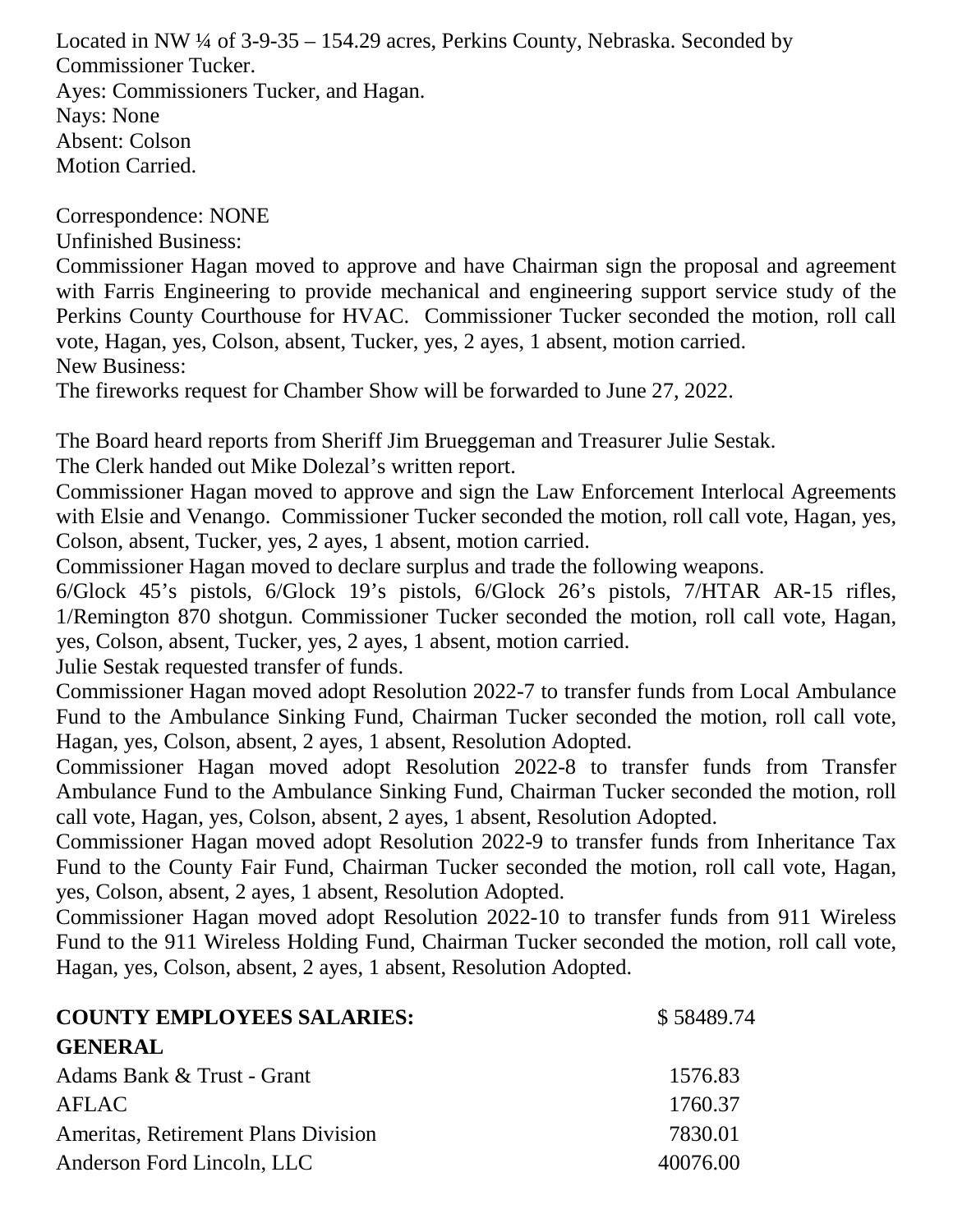| <b>APCO</b> International Inc               | 11000.00 |
|---------------------------------------------|----------|
| AT&T Mobility                               | 1305.10  |
| <b>Black Hills Gas Distribution, LLC</b>    | 389.93   |
| <b>Blue Cross - Blue Shield</b>             | 43937.62 |
| Jim Brueggeman                              | 90.00    |
| Julie Burge                                 | 200.00   |
| CDW Government, Inc.                        | 55152.66 |
| <b>Century Link</b>                         | 81.26    |
| <b>Culligan Water Conditioning</b>          | 91.00    |
| <b>DAS State Accounting-Central Finance</b> | 200.00   |
| <b>DAS State Accounting-Central Finance</b> | 97.84    |
| Datashield                                  | 78.00    |
| <b>Eakes Office Plus</b>                    | 228.61   |
| Law Office of Steven E Elmshaeuser          | 910.00   |
| Fiduciary Trust Co of New Hampshire         | 250.00   |
| Frenchman Valley CoOp                       | 5401.24  |
| <b>Brian Gertsch</b>                        | 60.00    |
| <b>Goff Services</b>                        | 214.47   |
| <b>Government Forms and Supplies</b>        | 379.18   |
| <b>Grant Tribune-High Plains News Nort</b>  | 315.70   |
| <b>Great Plains Communication</b>           | 1178.61  |
| Gworks                                      | 4805.00  |
| Robert S. Harvoy                            | 1900.00  |
| Hi-Line CoOperative, Inc.                   | 64.02    |
| <b>Ideal Linen/Bluffs</b>                   | 65.21    |
| <b>Ivy Investment</b>                       | 1000.00  |
| <b>JM</b> Precision                         | 16718.00 |
| Kent's Towing                               | 1050.00  |
| <b>Austin Lamoree</b>                       | 60.00    |
| <b>Stephanie Larson</b>                     | 317.07   |
| Leibbrandt Lumber, Inc.                     | 382.97   |
| Rita Long                                   | 23.05    |
| Mar's Service Center, Inc.                  | 131.43   |
| Microfilm Imaging Systems, Inc.             | 75.00    |
| Jeffrey Miller                              | 60.00    |
| Stephanie Miller                            | 170.00   |
| Nebraska Health and Human Services          | 93.00    |
| Nebraska.gov                                | 8.50     |
| <b>NESCA</b>                                | 100.00   |
| Netmotion Wireless, Inc.                    | 3080.00  |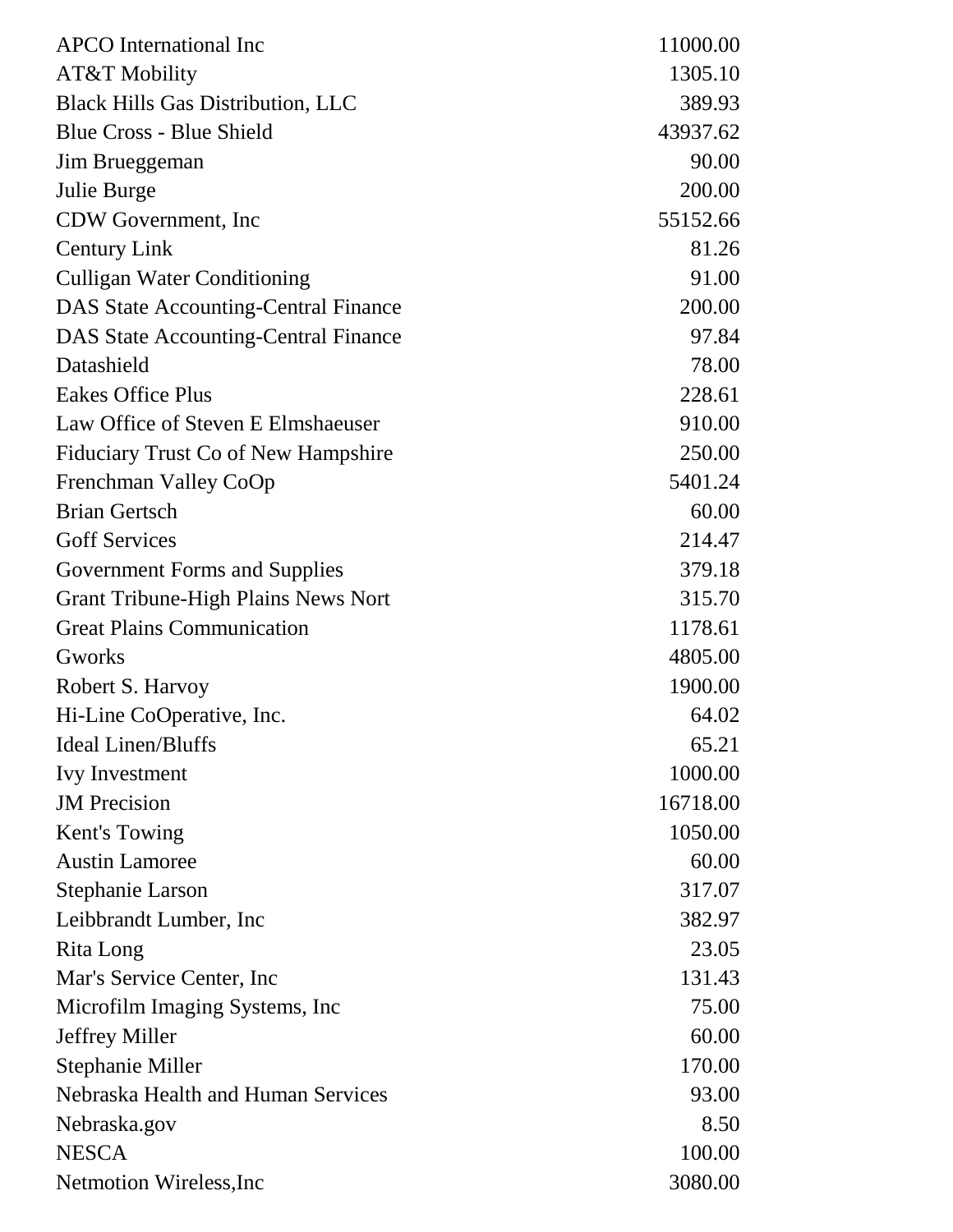| Norfolk Lodge & Suites                       | 104.00   |
|----------------------------------------------|----------|
| Odonnell & Holmstedt, P.C., L.L.O.           | 492.00   |
| Office Service, Inc.                         | 2723.78  |
| Perkins Co Sheriff                           | 34.00    |
| Perkins County District Court                | 72.00    |
| Pinnacle Bank                                | 13207.21 |
| Pinnacle Bank - Grant                        | 2122.00  |
| Pinnacle Bank - Omaha                        | 2397.28  |
| <b>Pitney Bowes Global Financial Service</b> | 176.19   |
| Prairie States Comm. Inc.                    | 560.00   |
| Rembolt Ludtke LLP                           | 1564.00  |
| <b>RJW</b> Plumbing                          | 455.00   |
| <b>Sandhills State Bank</b>                  | 612.50   |
| <b>Julie Sestak</b>                          | 345.15   |
| State of NE -- Dept of Revenue               | 4267.83  |
| Michael Todd & Company                       | 416.16   |
| <b>Tritech Software Systems</b>              | 13251.48 |
| <b>US Bank</b>                               | 186.35   |
| <b>US Post Office</b>                        | 58.00    |
| Verizon Connect Nwf, Inc                     | 113.33   |
| <b>Verizon Wireless</b>                      | 32.83    |
| West Central Ne Development Dist.            | 2730.00  |
| West Central Research & Ext Center           | 55.00    |
| Kathy Woodmancy                              | 2026.66  |
| <b>ROAD</b>                                  |          |
| <b>AFLAC</b>                                 | 381.93   |
| American Energy Delivery, Inc                | 13128.50 |
| Ameritas, Retirement Plans Division          | 1238.48  |
| <b>Blue Cross - Blue Shield</b>              | 646.96   |
| <b>Credit Management</b>                     | 242.40   |
| <b>Creston Fertilizer</b>                    | 75.50    |
| <b>Bernard Deaver Gravel</b>                 | 4226.00  |
| <b>Fastenal Company</b>                      | 359.49   |
| <b>Tom Foster</b>                            | 3600.00  |
| Frenchman Valley CoOp                        | 7982.07  |
| Hi-Line Cooperative, Inc.                    | 19364.92 |
| <b>Imperial NAPA</b>                         | 440.83   |
| In $&$ Out, Inc                              | 244.14   |
| J Bar J Landfill                             | 63.70    |
| Jessen Unlimited                             | 3640.00  |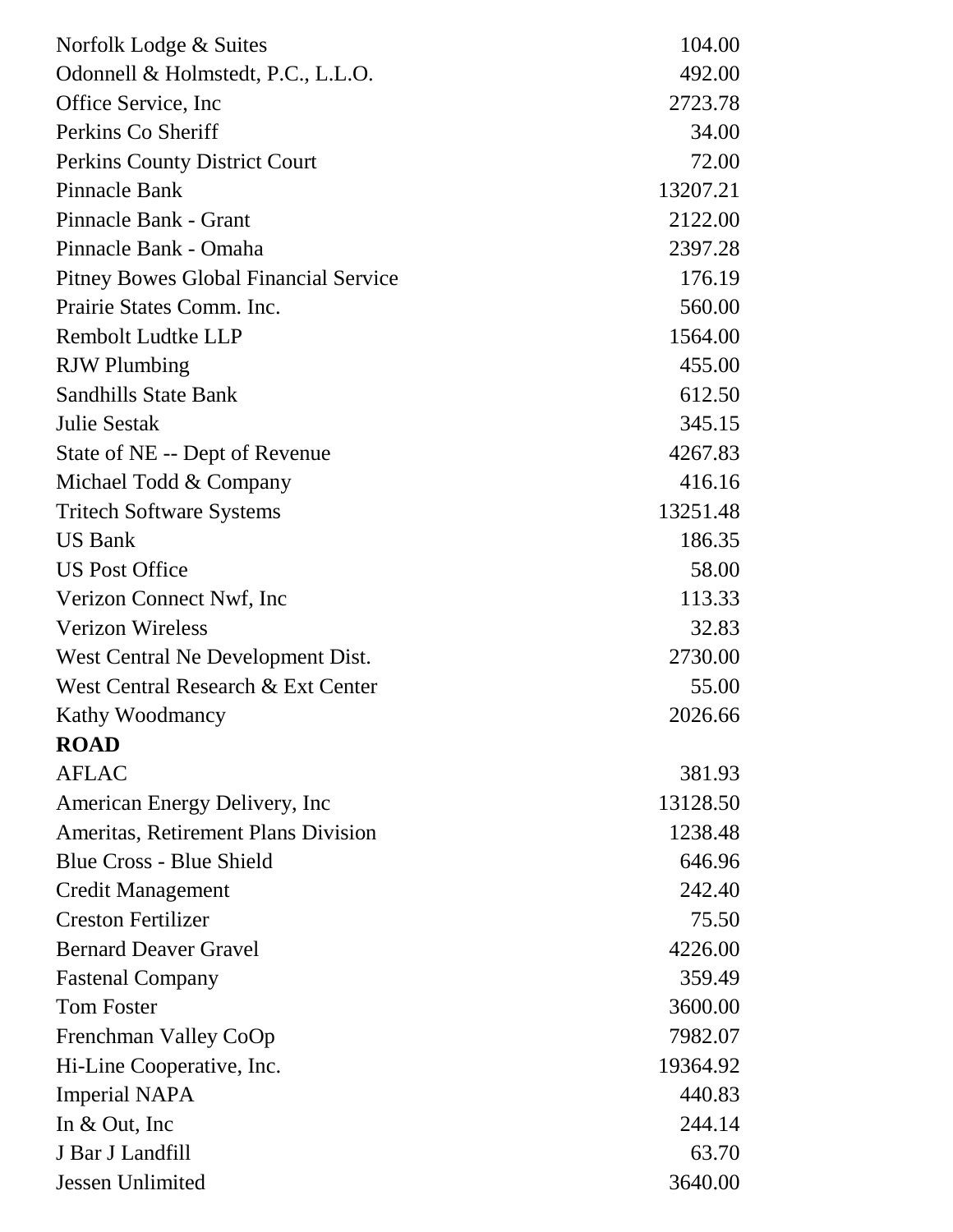| Lavonna Krajewski                          | 1500.00 |
|--------------------------------------------|---------|
| Leibbrandt Lumber, Inc.                    | 30.57   |
| Midwest Electric Cooperative Corp.         | 72.03   |
| <b>NPPD</b>                                | 284.75  |
| NE Child Support Payment Center            | 39.50   |
| NMC Exchange LLC                           | 3261.74 |
| Overhead Door-Specialists, LLC             | 249.75  |
| <b>Pinnacle Bank</b>                       | 4193.60 |
| Pinnacle Bank - Grant                      | 262.50  |
| <b>Quality Diesel Inc.</b>                 | 933.37  |
| Regier Equipment Co, Inc.                  | 63.51   |
| <b>Regier Truck Sales</b>                  | 736.35  |
| Rosenbach Farms, Inc                       | 5250.00 |
| Ross Family Auto Parts, Inc.               | 1619.94 |
| <b>Sandhills State Bank</b>                | 250.00  |
| Sapp Brothers Petroleum                    | 284.75  |
| State of NE -- Dept of Revenue             | 2971.38 |
| <b>Titan Machinery</b>                     | 199.00  |
| <b>Viaero Wireless</b>                     | 32.17   |
| Woody's Pivot Service, LLC                 | 44.00   |
| 4-D Repair LLC                             | 1420.00 |
| <b>FAIR</b>                                |         |
| <b>Beazley</b>                             | 2332.00 |
| <b>Black Hills Gas Distribution, LLC</b>   | 268.09  |
| Eagle Communications, Inc                  | 609.00  |
| <b>Grant Tribune-High Plains News Nort</b> | 9.00    |
| Hatch's Super Foods, Inc.                  | 22.67   |
| <b>High Plains Radio</b>                   | 1000.00 |
| Huskerradio KXNP KODY KHAQ                 | 1000.00 |
| <b>Russell</b> Lee                         | 250.46  |
| <b>McDermott Auction Service LLC</b>       | 400.00  |
| Perkins County Trail Riders 4-H            | 350.00  |
| <b>Pinnacle Bank</b>                       | 200.00  |
| <b>Shelly Pollard</b>                      | 1300.00 |
| <b>PUBLIC TRANSIT</b>                      |         |
| Ameritas, Retirement Plans Division        | 64.78   |
| <b>Black Hills Gas Distribution, LLC</b>   | 70.06   |
| In $& Out, Inc$                            | 1016.47 |
| <b>NATP-NE Assoc of Transportation Pro</b> | 75.00   |
| Pinnacle Bank                              | 235.73  |